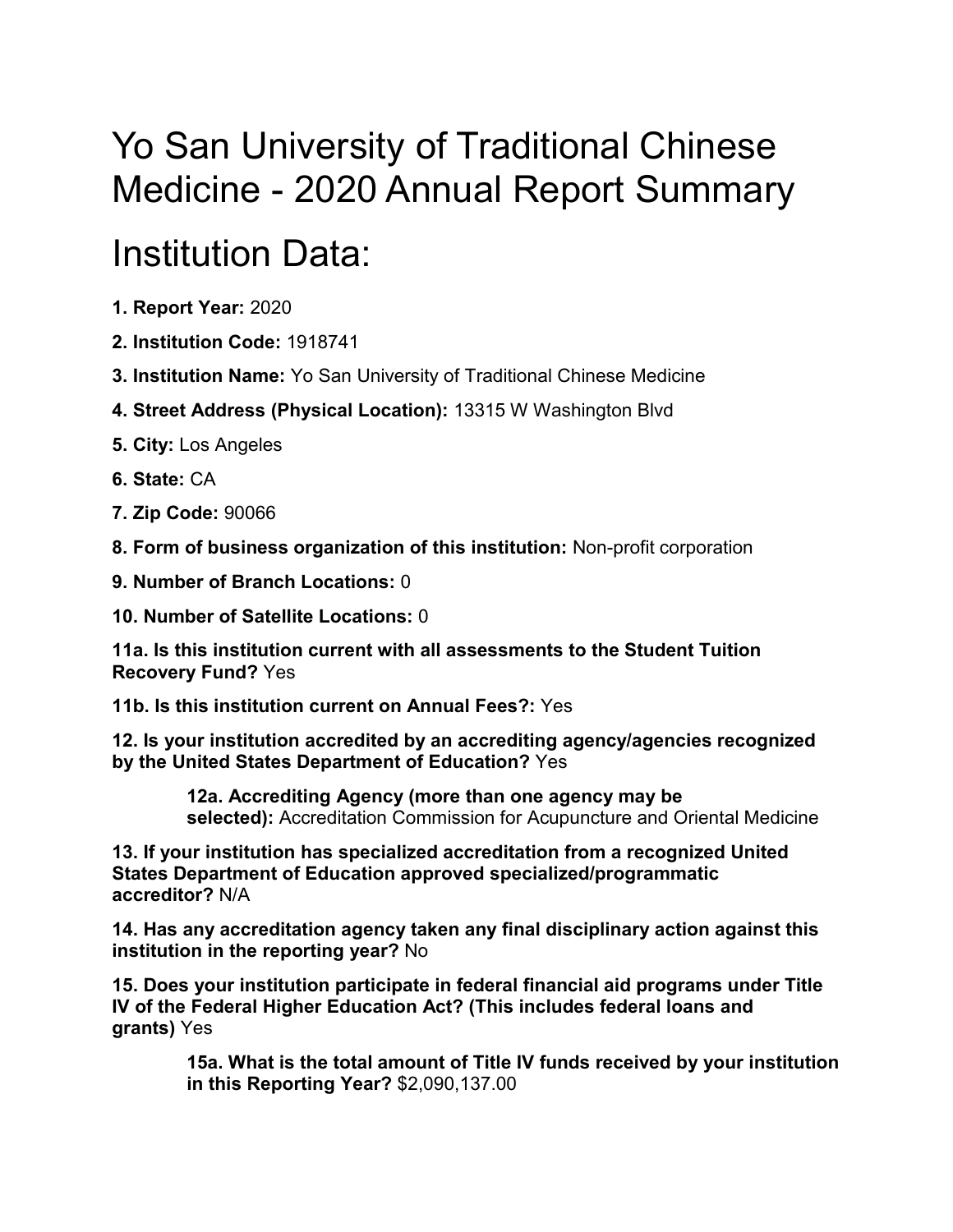**16. Does your institution participate in veterans' financial aid education programs?** Yes

> **16a. What is the total amount of veterans' financial aid funds received by your institution in this Reporting Year?** \$48,020.00

**17. Does your institution participate in the Cal Grant program?** No

**18. Is your institution on California`s Eligible Training Provider List (ETPL)?** No

**19. Is your institution receiving funds from the Work Innovation and Opportunity Act (WIOA) Program?** No

**20. Does your Institution participate in, or offer, any other state or federal government financial aid programs? (i.e., vocational rehab…)** Yes

> **20a. You indicated "Yes" for #20, please provide the name of the financial aid program below:** Vocational rehab

**21. Provide the percentage of institutional income during this Reporting Year that was derived from public funding:** 57

**22. Does your Institution participate in, or offer any non-government financial aid programs? (i.e., private grants/loans, institutional grants/loans):** No

**23. The percentage of institutional income in the reporting year that was derived from any non-government financial aid:** 0

**24. Enter the most recent three-year cohort default rate reported by the U.S. Department of Education for this institution, if applicable:** 2

**25. Provide the percentage of the students who attended this institution during this Reporting Year who received federal student loans to help pay their cost of education at the school:** 54

**27. Total number of students currently enrolled at this institution. Indicate the number of students attending and/or enrolled in all programs at your institution (minus the number of students who cancelled during the cancellation period) January 1st through December 31st:** 170

**28. Number of Doctorate Degree Programs Offered? Indicate the number of Doctorate degree Programs the institution offered for the reporting year. (Number of Programs not Students):** 1

**29. Number of Students enrolled in Doctorate programs at this institution? Indicate the number of students enrolled and/or active in all Doctorate programs at your institution as of January 1st through December 31st, minus the number of students who cancelled during the cancellation period:** 35

**30. Number of Master Degree Programs Offered? Indicate the number of Master degree Programs the institution offered for the reporting year. (Number of Programs not Students):** 1